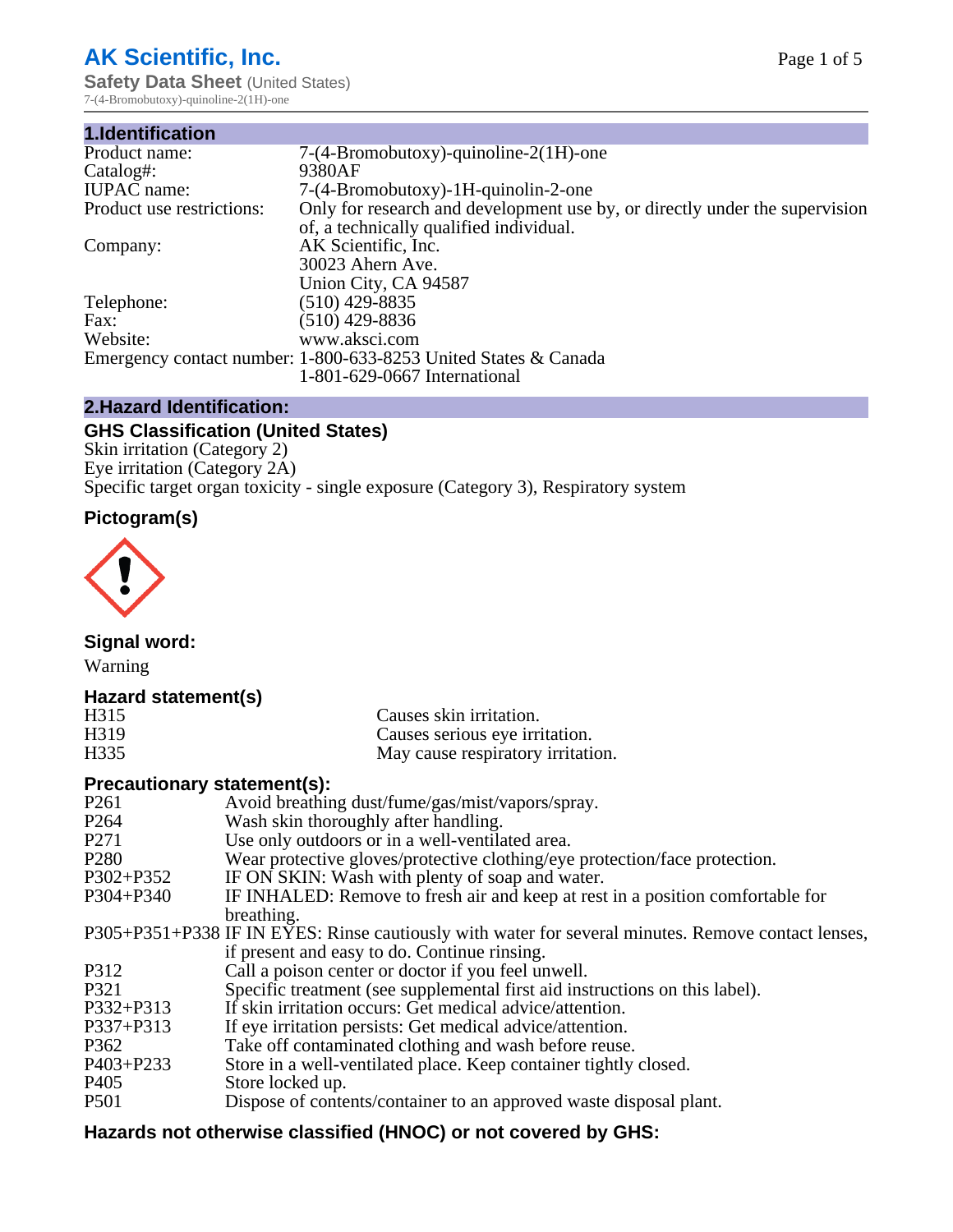#### None

#### **3.Composition/Information on Ingredients**

Synonyms: Not available. CAS#: 203395-59-9 Purity: 95% (HPLC)<br>EC: Not available Not available.

# **4. First Aid Measures**

**General Information:** Immediately remove any clothing contaminated by the product. Move out of dangerous area. Consult a physician and show this safety data sheet.

**Inhalation:** Move person to fresh air. If not breathing, give artificial respiration. If breathing is difficult, give oxygen. Obtain medical aid.

**Skin contact:** Immediately flush skin with running water for at least 15 minutes while removing contaminated clothing and shoes. Wash clothing before reuse. Obtain medical aid immediately. **Eye contact:** Immediately flush open eyes with running water for at least 15 minutes. Obtain medical aid immediately.

**Ingestion:** Do NOT induce vomiting without medical advice. Rinse mouth with water. Never administer anything by mouth to an unconscious person. Obtain medical aid immediately.

**Most important symptoms and effects, both acute and delayed:** No further information available. Please see sections 2 and 11.

**Indication of any immediate medical attention and special treatment needed:** No further information available.

# **5. Fire Fighting Measures**

**Suitable extinguishing media:** Use water spray, dry chemical, carbon dioxide, or chemical foam. **Specific hazards arising from the chemical:** Carbon oxides, Hydrogen bromide, Nitrogen oxides. **Advice for firefighters:** As in any fire, wear a NIOSH-approved or equivalent, pressure-demand, self-contained breathing apparatus and full protective gear. During a fire, irritating and highly toxic gases may be generated by thermal decomposition or combustion.

# **6. Accidental Release Measures**

**Personal precautions, protective equipment and emergency procedures:** Wear protective equipment and keep unprotected personnel away. Ensure adequate ventilation. Remove all sources of ignition. Prevent further leak or spill if safe to do so. For personal protective equipment, please refer to section 8.

**Environmental precautions:** Do not let product enter drains, other waterways, or soil.

**Methods and materials for containment and cleaning up:** Prevent further leak or spill if safe to do so. Vacuum, sweep up, or absorb with inert material and place into a suitable disposal container. Consult local regulations for disposal. See section 13 for further disposal information.

# **7. Handling and Storage**

**Precautions for safe handling:** Avoid contact with skin, eyes, and personal clothing. Wash hands thoroughly after handling. Avoid breathing fumes. Use only with adequate ventilation. Wear suitable protective clothing, gloves, and eye/face protection. Keep away from sources of ignition. Minimize dust generation and accumulation. Keep container tightly closed. Open and handle container with care. Do not eat, drink, or smoke while handling.

**Conditions for safe storage, including any incompatibilities:** Store in a tightly-closed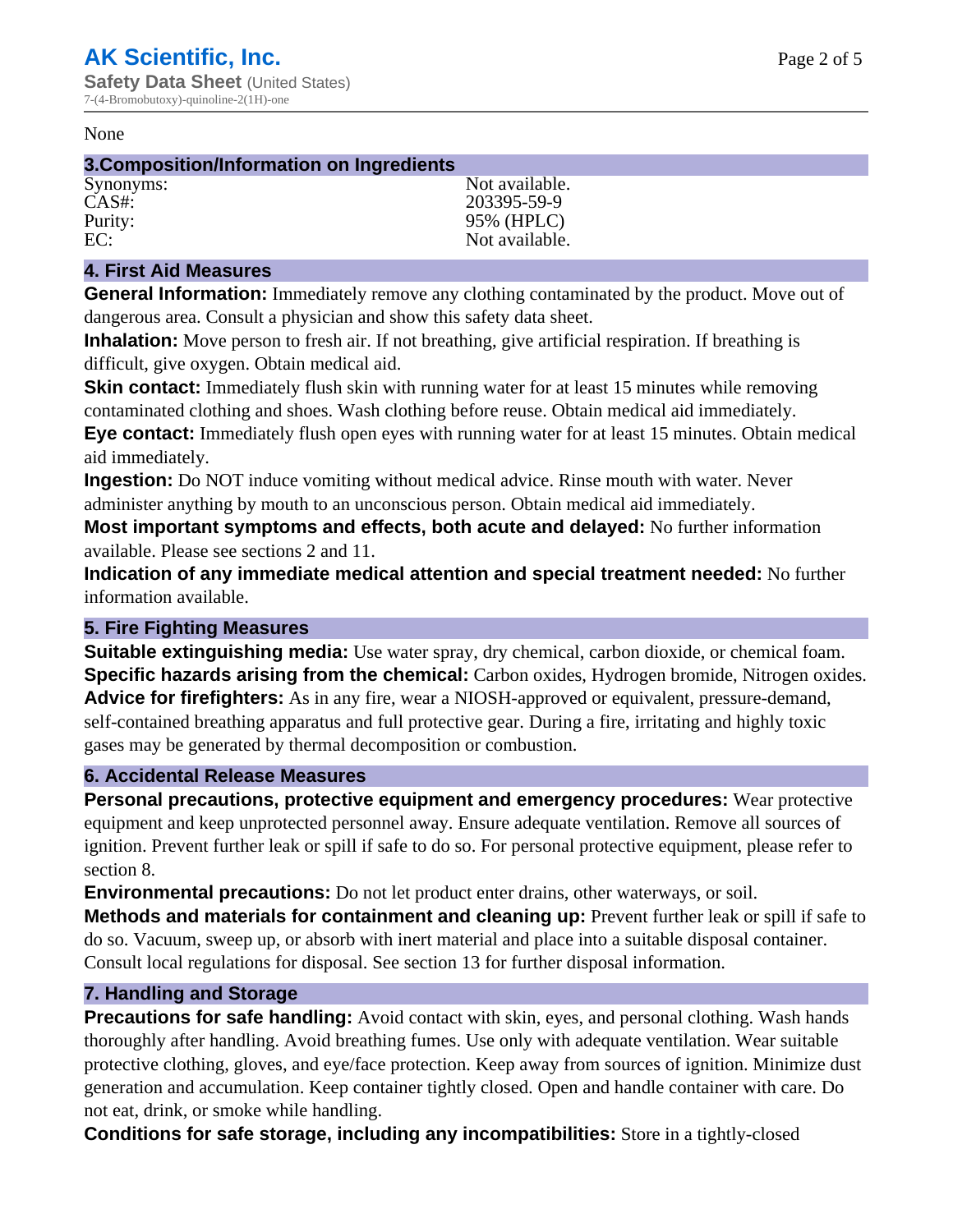Page 3 of 5

container when not in use. Store in a cool, dry, well-ventilated area away from incompatible substances. Keep away from sources of ignition. ,Store long-term at room temperature.

# **8. Exposure Controls/Personal Protection**

#### **Exposure limits:**

| <b>OSHA PEL:</b>  | Not available. |
|-------------------|----------------|
| NIOSH REL:        | Not available. |
| <b>ACGIH TLV:</b> | Not available. |

**Appropriate engineering controls:** Avoid contact with skin, eyes, and clothing. Wash hands before breaks and immediately after handling the product. Facilities storing or utilizing this material should be equipped with an eyewash fountain. Use adequate general and local exhaust ventilation to keep airborne concentrations low.

#### **Personal protection**

| Eyes:        | Based on an evaluation of the eye or face hazards present, wear chemical splash-resistant<br>safety glasses or goggles with side protection. A face shield may be appropriate in some                                                                                      |
|--------------|----------------------------------------------------------------------------------------------------------------------------------------------------------------------------------------------------------------------------------------------------------------------------|
|              | workplaces. Use eyewear tested and approved under appropriate government standards<br>such as OSHA 29 CFR 1910.133 or EU EN166.                                                                                                                                            |
| Hands:       | Wear gloves selected based on an evaluation of the possible hazards to hands and skin,                                                                                                                                                                                     |
|              | the duration of use, the physical conditions of the workplace, and the chemical resistance<br>and physical properties of the glove material.                                                                                                                               |
|              | Skin and body: Protective clothing must be selected based on the hazards present in the workplace, the                                                                                                                                                                     |
|              | physical environment, the duration of exposure, and other factors. No fabric can provide<br>protection against all potential hazards; therefore it is important to select the appropriate                                                                                  |
|              | protective clothing for each specific hazard. At the minimum, wear a laboratory coat and<br>close-toed footwear.                                                                                                                                                           |
| Respiratory: | Respirators are not a substitute for accepted engineering control measures such as<br>enclosure or confinement of the operation, general and local ventilation, and substitution<br>of less toxic materials. When respiratory personal protective equipment is appropriate |
|              | based on an assessment of respiratory hazards in the workplace, use a NIOSH- or                                                                                                                                                                                            |
|              | CEN-certified respirator.                                                                                                                                                                                                                                                  |

| 9. Physical and Chemical Properties |                       |
|-------------------------------------|-----------------------|
| <b>Physical State:</b>              | White powder          |
| Molecular Formula:                  | C13H14BrNO2           |
| Molecular Weight:                   | 296.16                |
| Odor:                               | Not available.        |
| pH:                                 | Not available.        |
| <b>Boiling Point Range:</b>         | Not available.        |
| Freezing/Melting Point:             | $126 - 128$ °C        |
| <b>Flash Point:</b>                 | Not available.        |
| <b>Evaporation Rate:</b>            | Not available.        |
| Flammability(solid,gas):            | Please see section 2. |
| <b>Explosive limits:</b>            | Not available.        |
| Vapor Pressure:                     | Not available.        |
| Vapor Density:                      | Not available.        |
| Solubility:                         | Not available.        |
| <b>Relative Density:</b>            | Not available.        |
| Refractive Index:                   | Not available.        |
| Volatility:                         | Not available.        |
| <b>Auto-ignition Temperature:</b>   | Not available.        |
| <b>Decomposition Temperature:</b>   | Not available.        |
| <b>Partition Coefficient:</b>       | Not available.        |

#### **10. Stability and Reactivity**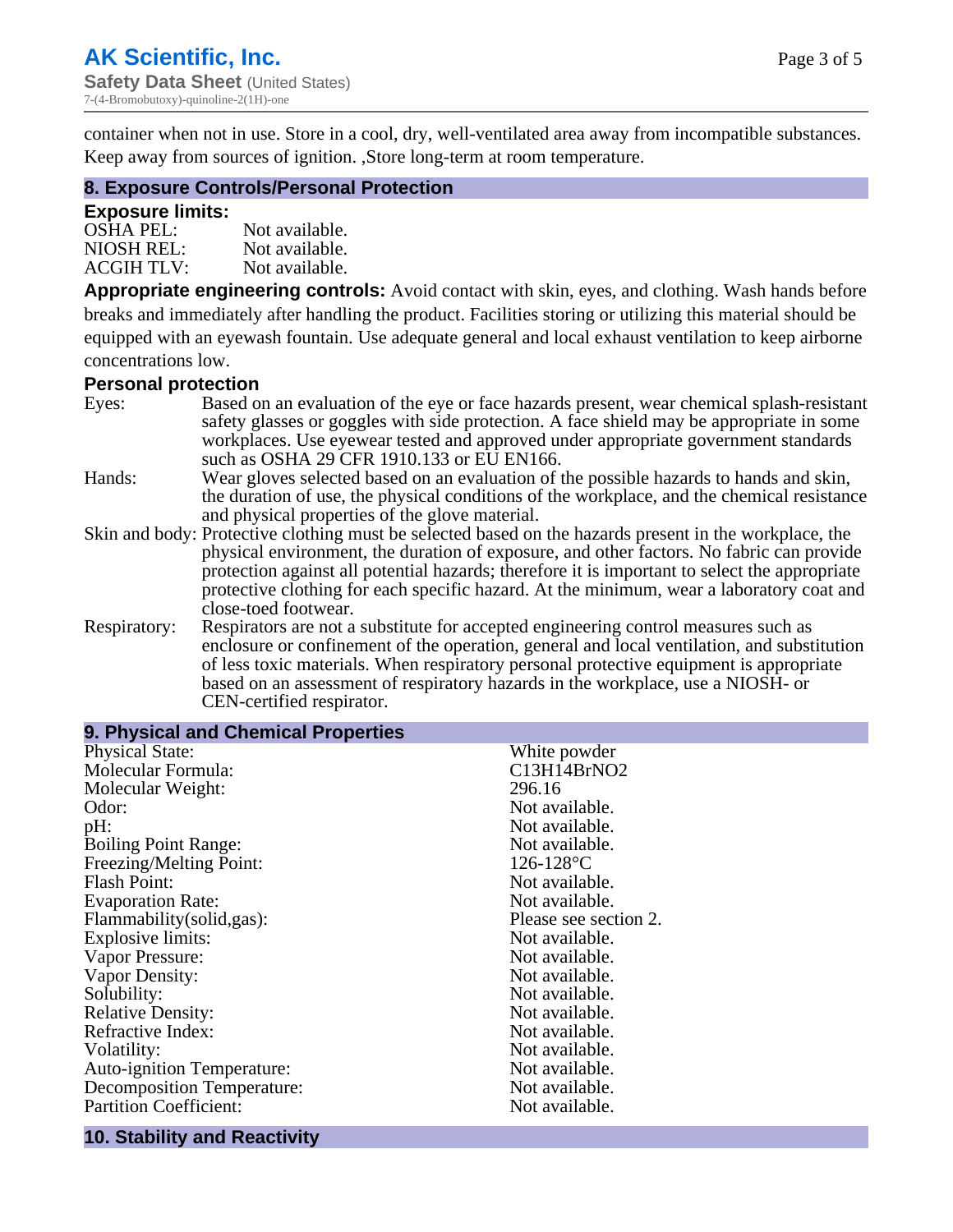| Reactivity:                         | Not available.                                       |
|-------------------------------------|------------------------------------------------------|
| Chemical stability:                 | Stable under recommended temperatures and pressures. |
| Possibility of hazardous reactions: | Not available.                                       |
| Conditions to avoid:                | Dust generation.                                     |
| Incompatible materials:             | Strong oxidizing agents.                             |
| Hazardous decomposition products:   | Carbon oxides, Hydrogen bromide, Nitrogen oxides.    |

#### **11. Toxicological Information**

| RTECS#                                         | Not available.                                      |
|------------------------------------------------|-----------------------------------------------------|
| Acute toxicity:                                | Not available.                                      |
| Routes of exposure:                            | Inhalation, eye contact, skin contact, ingestion.   |
| Symptoms related to the physical, chemical and | Skin contact may result in inflammation             |
| toxicological characteristics:                 | characterized by itching, scaling, reddening,       |
|                                                | blistering, pain or dryness. Eye contact may result |
|                                                | in redness, pain or severe eye damage. Inhalation   |
|                                                | may cause irritation of the lungs and respiratory   |
|                                                | system. Overexposure may result in serious illness  |

or death.

#### **Carcinogenicity**

| IARC: | Not classified.                                                                                       |
|-------|-------------------------------------------------------------------------------------------------------|
| NTP:  | Not listed.                                                                                           |
| OSHA: | Not listed.                                                                                           |
|       | Acute toxic effects: Inflammation of the eye is characterized by redness, watering, and itching. Skin |
|       | inflammation is characterized by itching, scaling, reddening, or, occasionally,                       |
|       | blistering.                                                                                           |

| <b>12. Ecological Information</b> |                |
|-----------------------------------|----------------|
| Ecotoxicity:                      | Not available. |
| Persistence and degradability:    | Not available. |
| Bioaccumulative potential:        | Not available. |
| Mobility in soil:                 | Not available. |
| Other adverse effects:            | Not available. |

#### **13. Disposal Considerations**

Disposal of waste: Chemical waste generators must determine whether a discarded chemical is classified as hazardous waste. US EPA guidelines for the classification determination are listed in 40 CFR 261.3. Additionally, waste generators must consult state and local hazardous waste regulations to ensure complete and accurate classification. Observe all federal, state and local regulations when disposing of the substance.

Disposal of packaging: Do not reuse containers. Dispose of as unused product.

| <b>14. Transportation Information</b> |                |
|---------------------------------------|----------------|
| <b>DOT (United States)</b>            |                |
| UN number:                            | Not hazmat     |
| Proper shipping name:                 | Not available. |
| Transport hazard class:               | Not available. |
| Packing group:                        | Not available. |
| <b>IATA</b>                           |                |
| <b>UN Number:</b>                     | Not DG         |
| Proper shipping name:                 | Not available. |
| Transport hazard class:               | Not available. |
| Packing group:                        | Not available. |